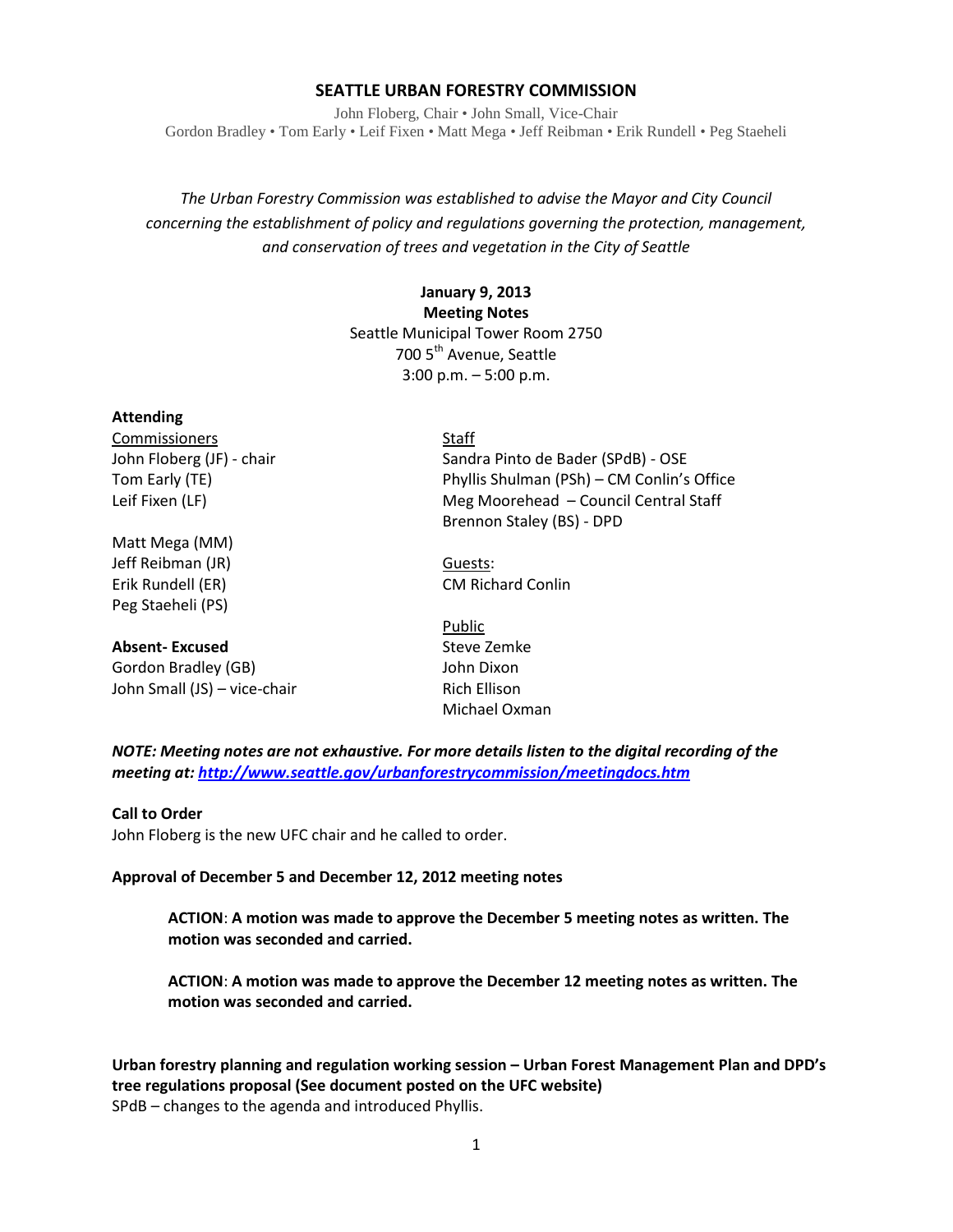PSh – Would like to walk the group through the ideas she has on urban forestry. Has been reading all public comment, doing research on the issue, programs on other cities, Background is in natural resources. Want to make sure the plan provides the policy direction. Creative thinking and would like to hear from UFC.

General cultural orientation is towards ownership of trees, and trees as accounting units. Embedded are values that don't necessarily match the attitude of ownership. My tree, my yard.

Concepts around ownership. We cut one tree, let's plant two. Trees bound by property lines. Individual entities and not necessarily as they impact other trees or the community. Monitoring on the short-run. Management units based on land use.

Stewardship framework/ecological framework. Develop principles based on natural living systems. What does it take to have healthy trees. Shift attitudes, government is not able to fully control or buy ourselves out of a situation. Community stewardship that includes government, develop value base, create more stewardship of trees. Long-term regeneration of the UF ecology. Framework looks at what are the needs of trees. Have conditions in place for health. Enhancing and replacing ecosystems services. Replace those services with our policies (take a mature fir and replace it with a small Japanese maple). Shift policy to create community stewardship for the long haul. Regulatory piece is just one piece of the puzzle. Ecology of place and ability to connect ecological practices with the right locations. Focus tree planting to riparian corridors and areas that need support for drainage.

- 1. More of what is in place is more on the accounting model. Shift to stewardship model. See trees as part of the commons and develop strategies to replace essential ecological services. Title UFMP, shift to Urban Forest Stewardship Plan.
- 2. What's our theory of change. We are trying to change environment. Is it a technical problem or an adaptive challenge. Be more explicit about why trees are important. Lack of clarity around what is the theory of change. Technical problem lends itself to technical solutions. Adaptive challenges are met with behavior change. Need to support a shift in people's views and actions. Emphasize skill building, outreach, and stewardship bldg.
- 3. Not grounded on ecological principles. Why planting 2 or 4 trees for every one tree. Based more our strategies on ecological principles and better articulate them in the plan. Actions to reflect a more systems orientation. Ecological based time horizon based on how we renew and replace ecological services. Align with the ecological conditions that sustain trees. We want to clearly id in the plan the systems conditions that support healthy trees. Diversity of species, proper maintenance, placement in appropriate places. Look at regeneration. How do we better articulate the ecological condition requirements. Public comment strives for a more ecological approach.
- 4. Goals and objectives can be consolidated and made more explicit. Under stewardship model, there are some ideas to articulate regeneration, increase capacity for stewardship of trees, develop programs that enhance and deepen stewardship.
- 5. Priorities are dispersed and need to be better expressed in a hierarchy. Preserve and maintain mid-large size trees, maximize health of existing trees (invasive removal and proper pruning), plant trees that provide the greatest benefits including food. Replacement that will provide in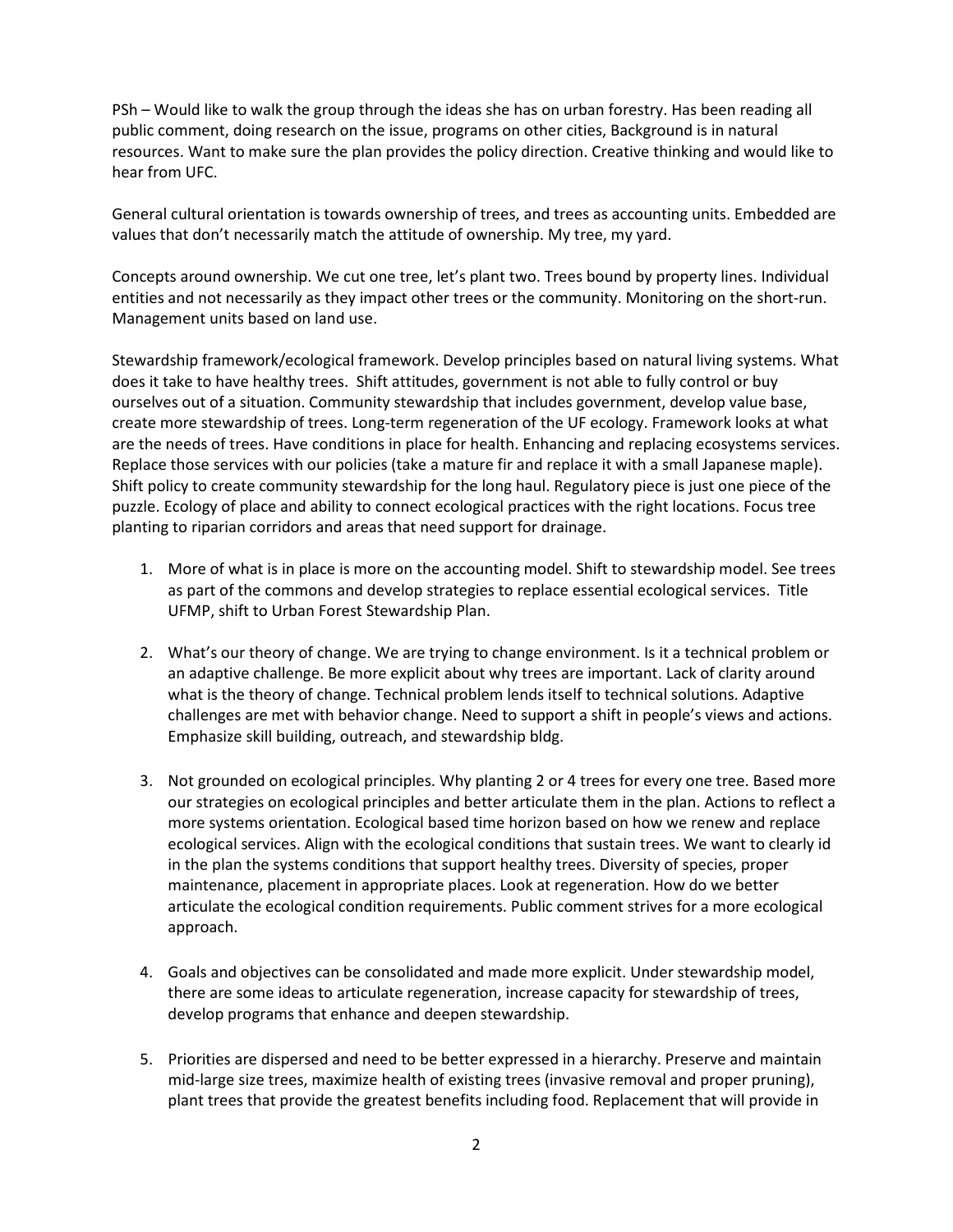the long-run similar services. Provide essential wildlife services. Articulate these priorities up front in the plan.

- 6. Current draft of the planned tree regulations what might an ecological –based framework looks like. Where in the City can we support the larger trees, for example allow for subdivisions in areas of town that have larger trees. It might be appropriate to plant more trees in areas that need erosion control and additional drainage needed. How do we match our tree planting efforts with those needed benefits? Where are some of the really big trees, if a large tree has to be cut down, where else in the city could it be planted or where within the neighborhood… maybe there are view corridors where planting big trees are going to pose a problem, so why focus on planting there? Start with the watersheds maps and divide the city up in eco-hoods (smaller ecological system units big enough to provide identity but small enough that neighborhoods can identify with). ID where in the eco-hood where are groves, greenways, exceptional trees, what parks are there, where is drainage needed? Where are important trees we want to protect.
- 7. Structure tree regulations based on the eco-hood. Where in the eco-hood can we replant trees as replacement when some trees have to be cut down. Neighborhood based approach. Where we have competing interests (industrial use, solar access, gardens) we provide more flexibility and balance uses better. Merge ecological concept with stewardship opportunities. Develop opportunities for people to be involved. Trees in my yard are part of this eco-hood and the watershed system.
- 8. ID what entities can most appropriately do certain activities. Develop stewardship.
- 9. Possibility to creatively explore additional resources for implementation of tree policies and programs. When elected clearly understand priorities they make adequate budget decisions. Having the understanding of the priorities will support funding for those programs that support them. Plan to help provide rationale for decision makers. City-wide programs to support our objectives (i.e. Xmas trees that get planted at the end of the season).

Next steps, have a conversation to hear UFC ideas. What it means for the plan would be to use the existing plan and describe orientation, expand on goals and priorities. Then see what areas don't fit anymore and adjust them. Can be done in the next few months. Then you can go into the ordinances and see if they are aligned with the UFSP.

Discussion:

JF – very impressive. In research have you see other cities adopt the eco-hood approach?

PSh – have not seen it but didn't do a lot of research. Some have done Comp Plan based on watersheds.

JF – Seattle has watershed approach with Hood Canal, Lake WA

PSh – city has some watersheds

JR – watershed are an interesting organizational structure. Challenges for mitigation on site vs. off-site is equity. Would be interesting to see how other forces (like reLeaf) can influence this. More affluent neighborhoods already have higher canopy cover. How much of this is UFMP and how much is this about other organizations that would need to coordinate.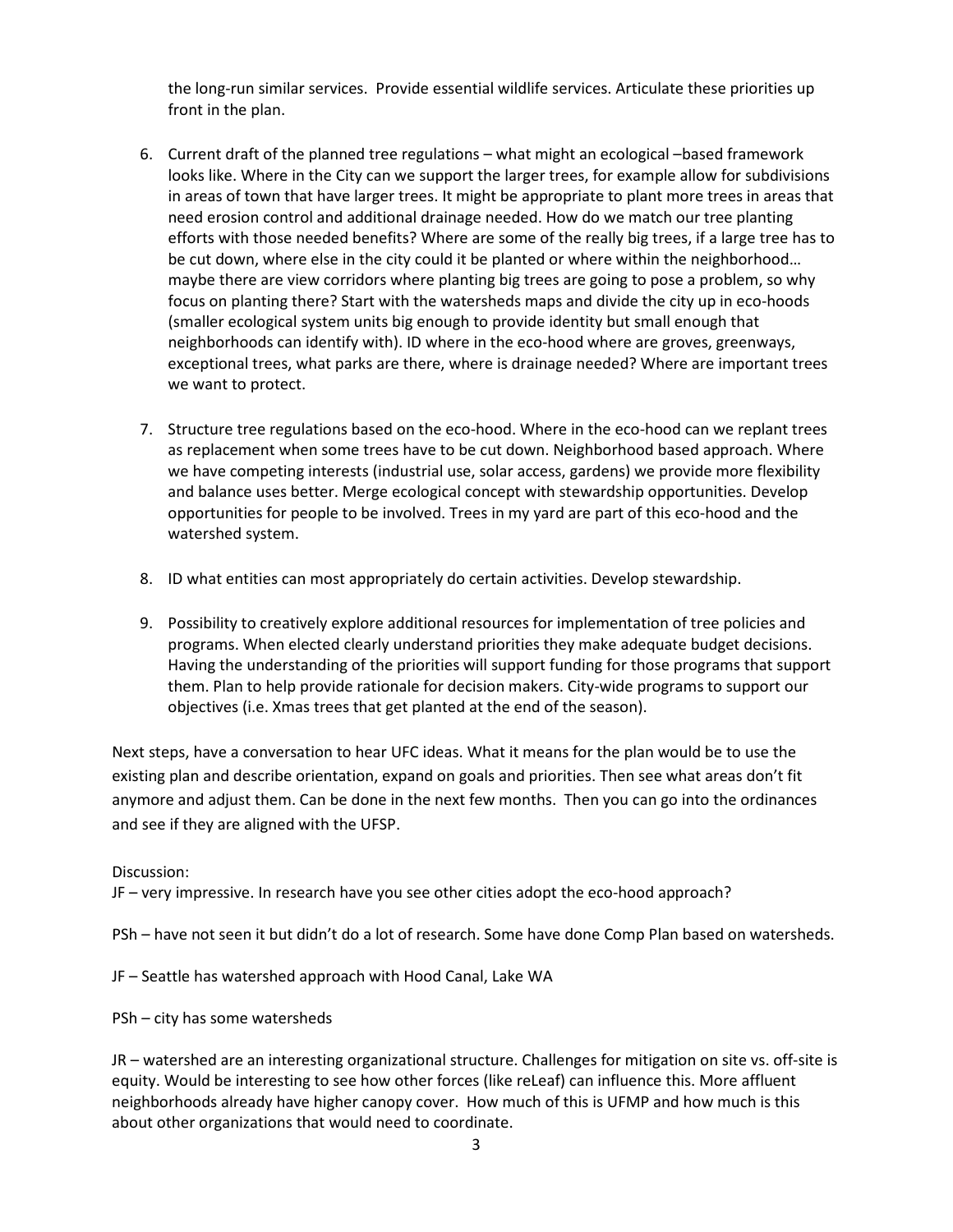PSh – how to integrate and coordinate. A whole other level of coordination. It's a concept, how to create a more ecological oriented structure that people can identify with.

JR – how would we use the UFMP to direct the various efforts in that way. To compel departments to behave in the way we want. How do we do it?

PSh- Local food action initiative. City departments aligned their efforts within that effort. Then figure out the coordination piece. Mission of different depts. Have changed to better adapt. The current UFMP doesn't currently clearly articulate the priorities that can direct depts. Actions.

RConlin – give policy guidance to departments. If Executive and Council are aligned, then departments align. Put funding to make things happen. More clearly state that there are areas that need money and this is a way to get things started.

JF – how do you kick start this. Can describe a priority but what are the incentives for property owners to do the right thing.

JR – the Ped master plan did a very good job of layering and created a mpa that helped decision making. We can't ignore underlying zoning. Eco-districts would add another layer, we could compose various layers to figure out what should happening in a particular location.

Peg – What's being described is that. Wondering if there is a way to keep things moving forward. Q1 is already over. I'm wondering if there is a way to keep things moving. This is really good, I don't see it as different. Maybe in the section of the action plan we could bring that out. 2013 element that rolls because it needs work. The GIS approach can be done by city staff, but you'd have to get some budget attached to that. We would test the layers the way we did that in the Ped Master Plan. WE would get hot spots and re-calibrate. That might be a 2013 task to take this and reform it and work it. That would allow the urban forest plan to start moving forward and bring people along and insert all of this right in. Not quite sure on the dollars, but it's doable. Then you can start working on the details and keep things moving.

JF – are you saying that the frame of the UF plan needs tweaking so that the outcome is more stewardship?

PSh- more ecological based.

JF – more an expansion of something that is narrow.

PSh – It's about the framework and clarity of ecological and more stewardship focus. The theory of change is that unless we have a more common understanding of the value of trees, in the long term we are limited in the way we accomplish our goals. See the UF as part of the commons. Be more clear on the priorities, principles and goals. Main goal 30% canopy cover goal, doesn't tell me that big trees is more important and preserving them is more important than planting new trees.

JF – you are not suggesting that the canopy cover shouldn't be used but that it should say more.

PSh – provide a strong framework for approaches. Outreach becomes an essential element of tree protection program. Funding is not discrete and separate but pulled together. We've talked about the timeframe and re-tool and re-frame part of it. Part of it might not be relevant anymore. RE-framing.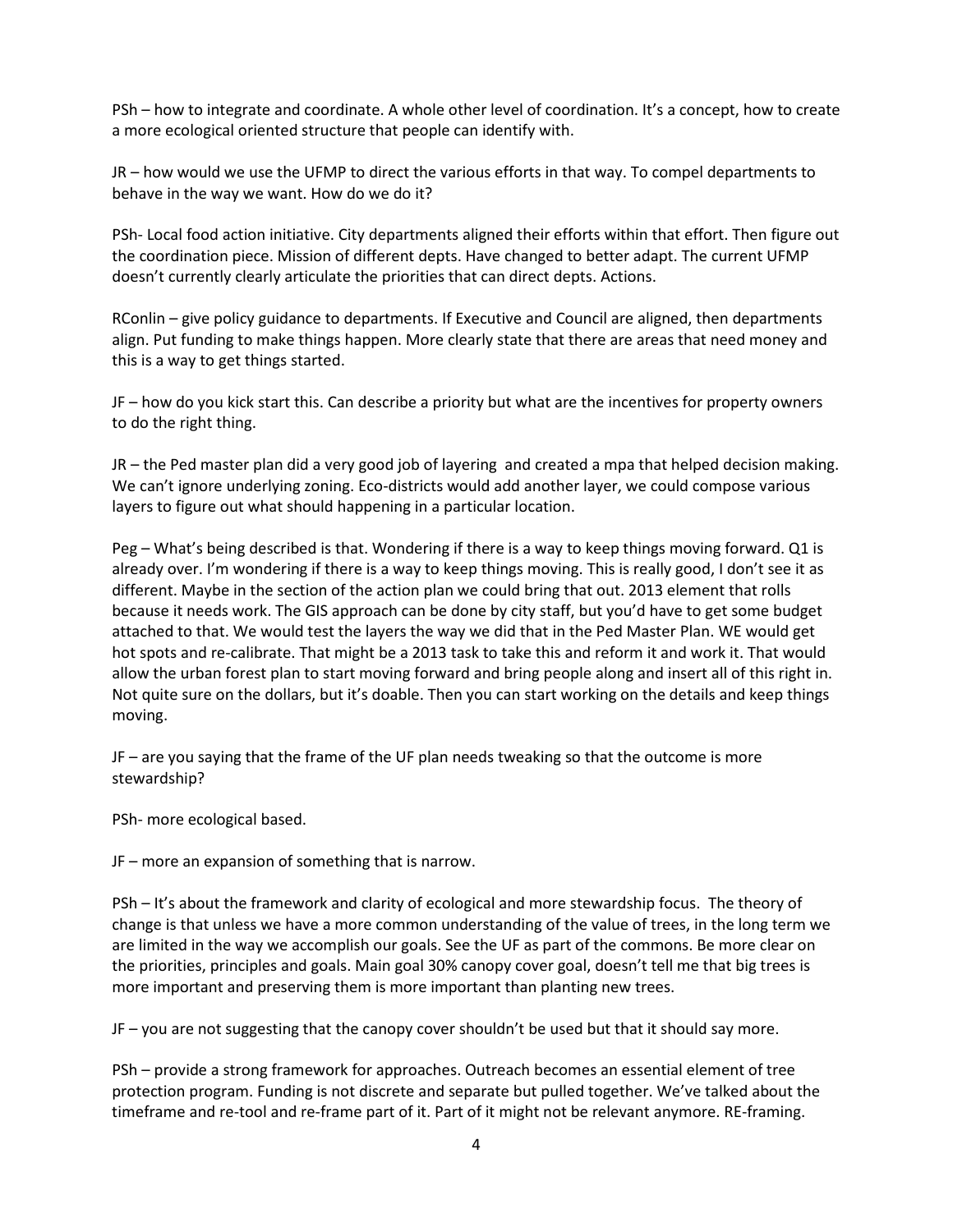LF – Not de-emphasizing quantitative goals but providing reasons of why they are important and prioritizing.

MM – a lot to digest. A lot of this we've thought about. 30% goal is easier. The rest is more complex it takes a lot of money and activity. What regulation does in the city is try as much as possible not to create winners and losers. I'm worries that when we do the ecosystem approach and corridors, we'll need more regulation. If someone has a grove spanning 3-4 properties, creates conflict. If I live in a riparian corridor and can 't cut a large tree. We have to be careful about setting out winners and losers. You are talking about the community and getting people energized, we can't lose the regulatory approach. There is a balance. Whenever I see commons it's always someone else that takes care of that, the City will need to take a more active role to make sure they are protected. Intimate community based discussion and not coming from the City.

PSh – It is a balance between regulations and stewardship. What are the kinds of things we need to do that replaced ecosystems services.

JR – riparian corridor. We have already regulated it. That tree is already protected. Right?

PSh – there are going to be ecological impacts. WE won't be able to re-do the system and that's the impact of human impacts. What are our goals as a city to protect as much as we can the UF. Repair and restore over time. Maintain the big picture view.

MM – outreach is the key.

PSh – have flexibility within the system to replace ecosystem values and services.

JF – I'm more comfortable about talking about incentive programs. Less comfortable thinking about implications for regulations and how that might play out. Simplicity is important, as we look at the more nuanced approach looking at canopy, soil, tree architecture, species, the more complex it becomes. We have to think about what we've been through in the context of what

TE – This would add longevity to the plan.

MM – the plan has age, diversity and structure. We just didn't incorporate the mechanisms which bring about this.

JR – be more specific on what are the goals and why those are the goals. Mechanisms will come down to the departments and what they do on the round.

Erik – like stewardship. Tracking by unit is easier to track and evaluate to evaluate goals. Not sure how to measure thing in the stewardship approach.

LF – it's important to be able to say we are gaining trees at the end of the year.

JF – we are not saying we won't have a canopy cover goal. But that is more narrow.

PSh – create a more articulated and clear direction of priorities and principles. It is different to take accounting approach vs. ecological. It's not about getting rid of accounting but it's embedded within the ecological system. Still have the ability to monitor. Want to plant new trees but also have the conditions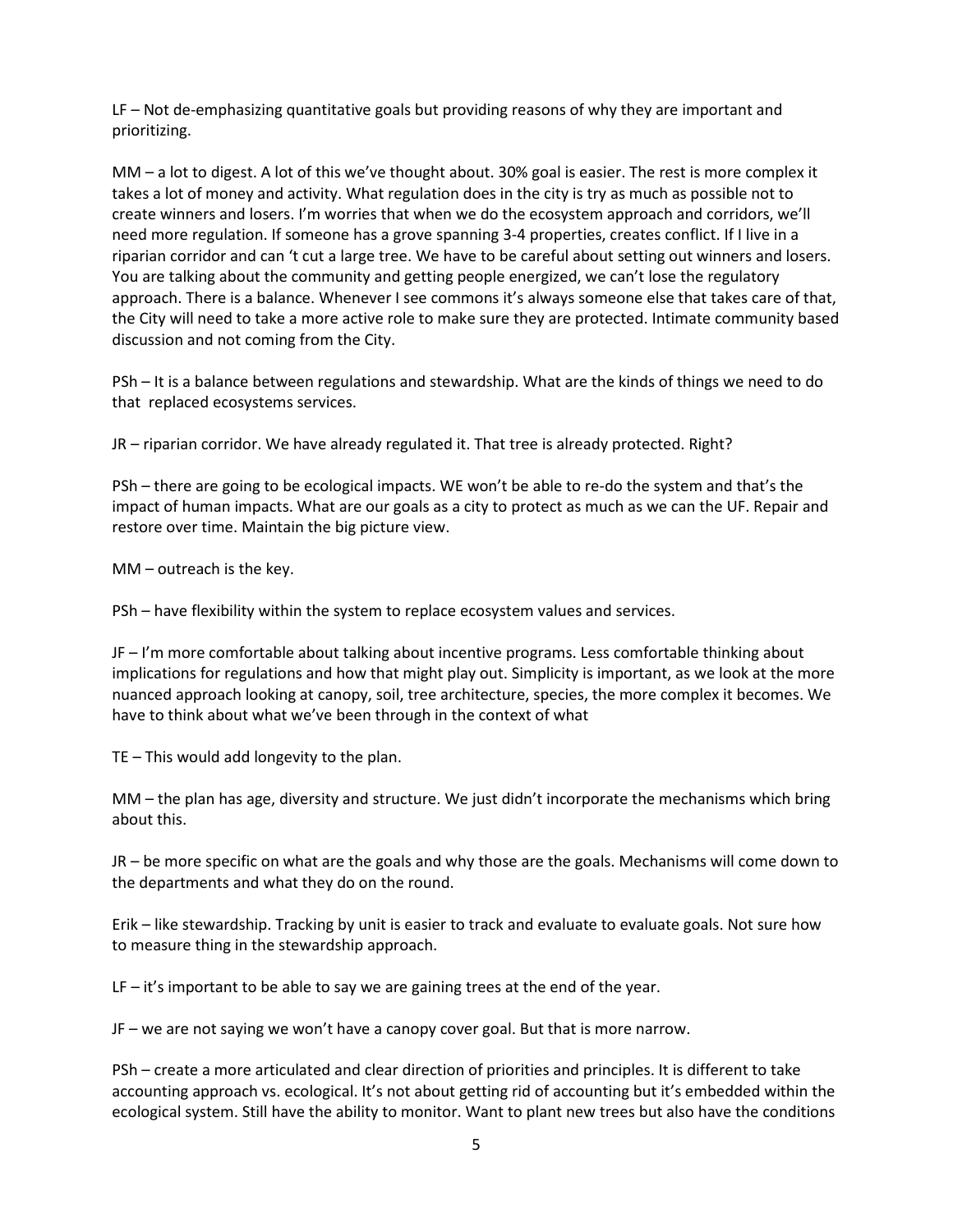for health of those trees. The win is that we articulated the conditions for health, set them up as much as we can, and hope they'll sustain themselves in the future.

Peg – I look at this. I think we are more in alignment. Back to next steps, the metric issue on the accounting, it's using the same counting but use both, reporting it in multiple ways. That can be done. I'm not seeing a conflict. From a step standpoint. I'm a doer, I use the ordinance, they allow us to have certainty in the world of urban planning. The last couple of years have been very challenging. We have to move a couple of things forward. Guide the way when we move fwd with a development project. The testing has been mushy lately, they know there is a new ordinance but there isn't so people are not sure what to use. SDOT has gotten held up. I'm nervous to say, let's wait. If would be nice to move to some other plans we have in our workplan. Let's see what we can do with this. Reorg the early stuff. That can be done in Q1 and do the tweak and insert. But if we take on the whole thing we are talking a whole year. As a community I would want to know what that means for me.

PSh – that wouldn't be in the plan. That was more as an illustration. After the plan then we move to implementation.

JF – 2-3 mo. Changes would be made involving the UFC and the IDT and by Earth Day have the plan done. The specifics of implementation can be continued by looking at where are they in alignment with the new orientation.

Peg – just to be practical I think the layered analysis is the next step after re-wording the plan. Is there a possibility in this to move forward?

Richard – WE are planning on moving the SDOT ordinance in the next couple of months in Q1. Some changes to that piece. Move that, then the urban forestry plan, then DPD ordinance. I would like to do everything in the spring.

Peg – I see impacting ordinance for DPD.

Brennon – June to 2014 to be ready with his piece.

Peg – analysis has to be done first. Might have to have another interim ordinance that fixes the issues with the existing interim ordinance.

PSh – we are looking at more comments and ideas with the DPD work.

MM – We've made great strides on the DPD piece.

PSh – next steps with SDOT is to maybe reflect some of the stewardship language in there. .

CM Conlin – appreciate everyone's willingness to do this good work.

PSh – appreciate everyone considering. Deep valuing of the work we are trying to achieve. Develop the rationale for current and future decision makers.

Peg – one more question. Where does this fit in the context of the Neighborhood plans and the comp plan.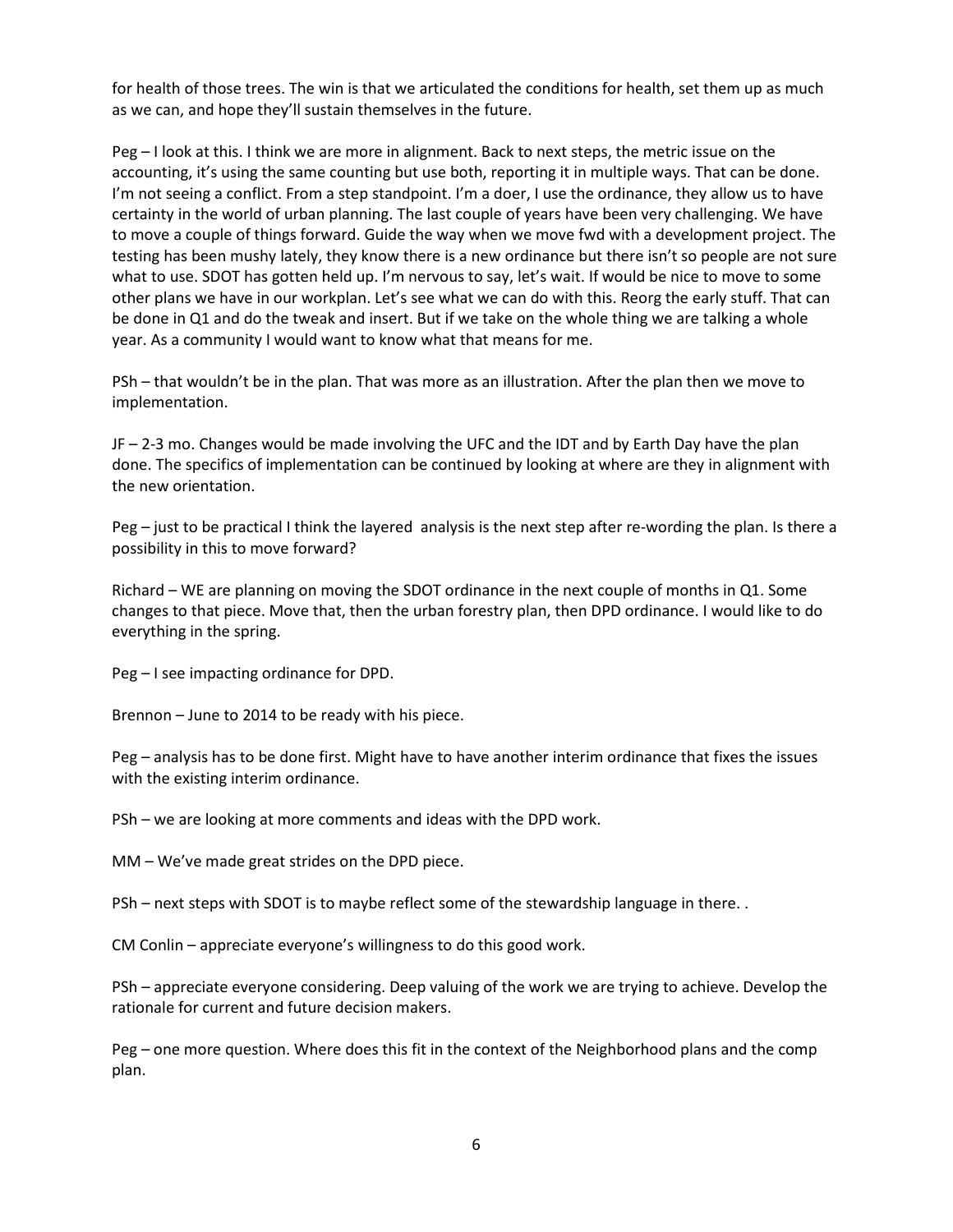BS – comprehensive plan is a state requirement that looks at the built environment. High level policy not meant to be specific. Neighborhood plans are updated infrequently, very time-intensive process, guided by what neighborhoods are interested in. They are meant to provide specific goals for the community to implement city-wide goals.

Peg – we need to link with the comp Plan efforts for them to understand this. It has to be mentioned . On neighborhood plan basis I think that there are plan updates going on now. We need to be aware of that in the work plan. There should be some alignment – the UFMP might have to say that the neighborhood plans say something that links to the new approach.

JR – don't know how much guidance is given during neighborhood plan updates.

JF- have a chart of all the plans that have to be connected.

PSh – when the plan is complete, then you go look at what's in the comp plan and see if there is anything that we might want to change there.

JF – thank you for taking on to put all of this together.

#### **Public comment:**

**SZ -** What Phyllis is proposing is good. It's a realization that the couple of things you are measuring is at macro level (30% canopy) that are subject to different interpretation and can be accomplished in different ways. Micro-level habitat, trees (conifers vs. deciduous, native vs. exotic). It's a question of sustainability vs. un-sustainability. Why do you want to sustain a level of canopy, sub-values when it comes to different trees, habitat value, effects on stormwater, air, size at maturity, how long does it live? Is the UF system we are looking at sustainable. Eco-restoration, what do you want in the city in terms of the value the UF is providing. What parameter can you put out there and look at both macro and micro values. Look at the eco-system values and lay them out clearly, purify air, reduce stormwater runoff, etc. What can we do to sustain and enhance what we have. What's possible. Discussion is very good.

John Dixon – Mid 80s bought a house in N Seattle because of the native over-story. Started taking out the lawn. Planted 20 trees and this bird is our Northern flicker. To address situation in the neighborhood adopted a 20 acre wetland. Have planted 300 native conifers and 200 broadleaf. Started assessing neighborhood around wetland, started seeing healthy trees being cut down. You get a sense of what 's happening. We are creating an island effect with our parks. We might lose of so much over-story for lack of regulation, in 50 years it's going to be an island. We need to have a holistic approach and explain the ecological value of the trees and set an overarching regulatory structure that the community values trees. If we need a permit to build a deck we should require a permit to cut down trees.

Rich Ellison – Ecological matrix. As we create isolated protection areas in different areas of the City. Sacrifice zones, sacrificing Seattle in order to preserve outside areas. How do we allow development to proceed while protecting the trees we have. Need carrot and stick approach. Trusting the City to educate the community is not being effective enough, there needs to be a strong regulatory approach paired up with education efforts. Help preserve mid- and large trees. We want the city to be livable in 50 years. Preserve what we have now and plant for the future. There has to be a means to preserve the best trees in every community even if they don't fulfill a threshold.

Michael Oxman – Fred Mayer on  $85<sup>th</sup>$  and Greenwood. Covenant written in the deed and has to carryover to the property owner. Trees are under attack. Wrote a letter to DPD . Bill Ames is going to go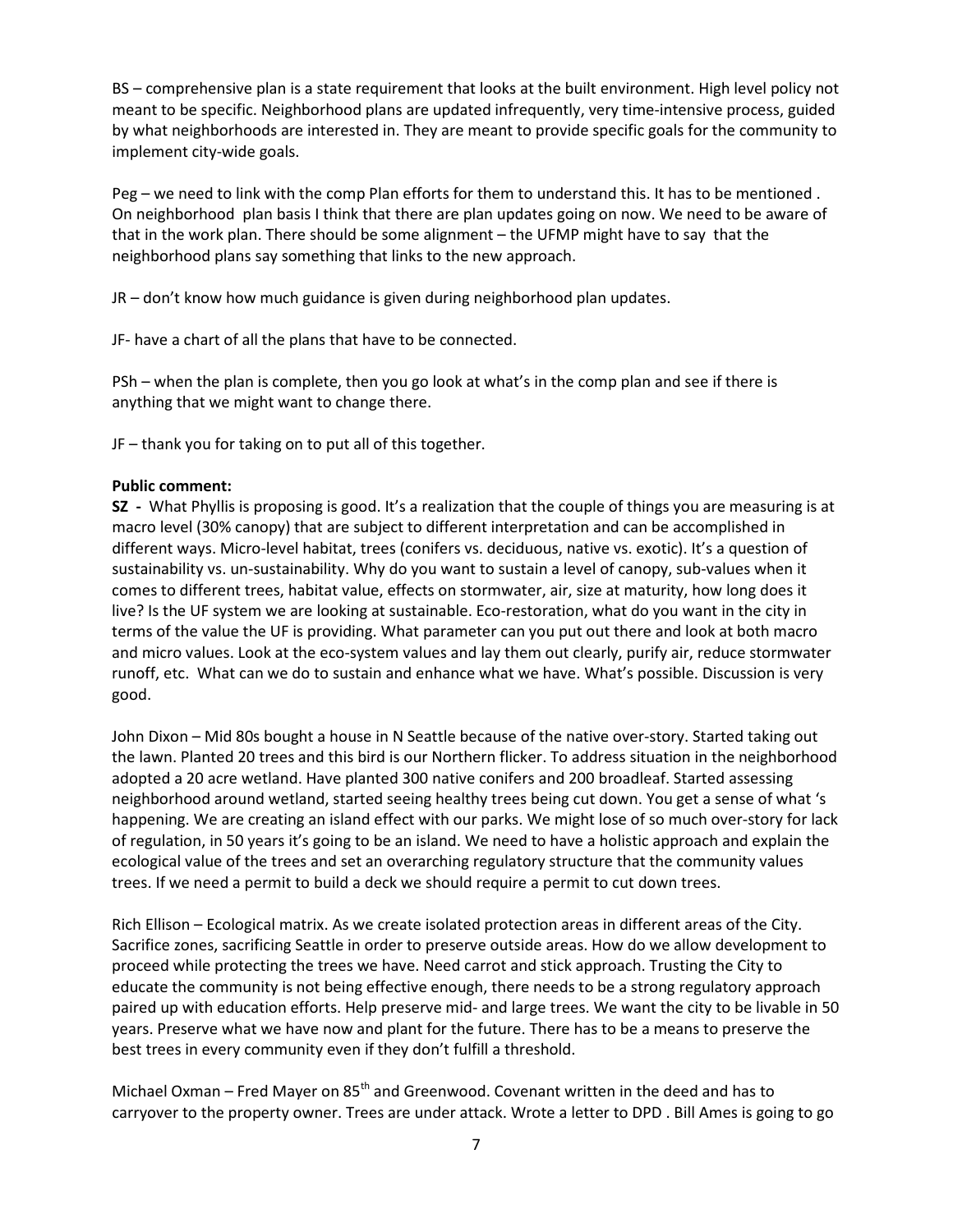out there and look at the destruction. There is no construction fence around drip line of trees. There is no project arborist. Soil shouldn't be stock piled under drip line. It's all wrong, the only person who won was the backhoe operator. These are not street trees. Comp Plan establishes 40% as canopy cover goal and it's incompatible with UFMP which sets 30% as a goal. Staff failure to measure drip line of trees. We measure trees as sticks we are not looked at the drip line of trees removed. SDOT proposal allows plumbers to prune street trees.

#### **Adjourn**

#### **Community input:**

**From:** Michael Oxman [mailto:michaeloxman@comcast.net] **Sent:** Friday, January 11, 2013 11:30 AM **To:** Pinto\_de\_Bader, Sandra **Subject:** Comment to UFC Jan 2013

Hi Sandra,

Here is the front side of the comment letter. The back side contains the email chain & 3 photos. Thanks for posting this to the minutes.

#### Michael Oxman

#### **Comment to Seattle Urban Forestry Commission by Michael Oxman 1-9-2013**

In 2001, a rule was made by the planning department to require that exceptional trees be preserved during development (view it at: [http://www.seattle.gov/dclu/codes/dr/DR2001-6.pdf\)](http://www.seattle.gov/dclu/codes/dr/DR2001-6.pdf).

If they posses certain qualities, such as size or rareness, a building permit can require they be retained by landscaping beds in a setback.

A tree inventory of these exceptional specimens could allow us to measure the cumulative value of our forest, and track maintenance needs. Where are these special trees in our town?

Implementing the urban forestry management plan involves hiring more arborists to assess tree health, and direct pruning crews to improve structural stability of the urban forest. The city arborist already has several crews in the field, but our trees are growing faster than our ability keep up and trim them up with a chainsaw haircut.

Compare Seattle with some cities of comparable size, such as Milwaukee, that has allocated enough funding to prune each publicly owned tree every 10 years. Responsible tree owners know that no more than a decade should pass before their trees are checked and looked after by a professional arborist. Citizens should expect their city government to attend to all trees in parks, right of ways, and public building landscapes on a reasonable schedule.

Those taxpayers with green thumbs recognize an unkempt tree when they see one, and frequently call with their concerns to the city arborists hotline, 364-8733 (TREE), but the workload for the tree crews is backed up. Now that the sustainability benefits of the green infastructure are being recognized, the value of proper tree maintenance will save money by more efficient, frequent pruning that corrects growth defects before they lead to wood decay.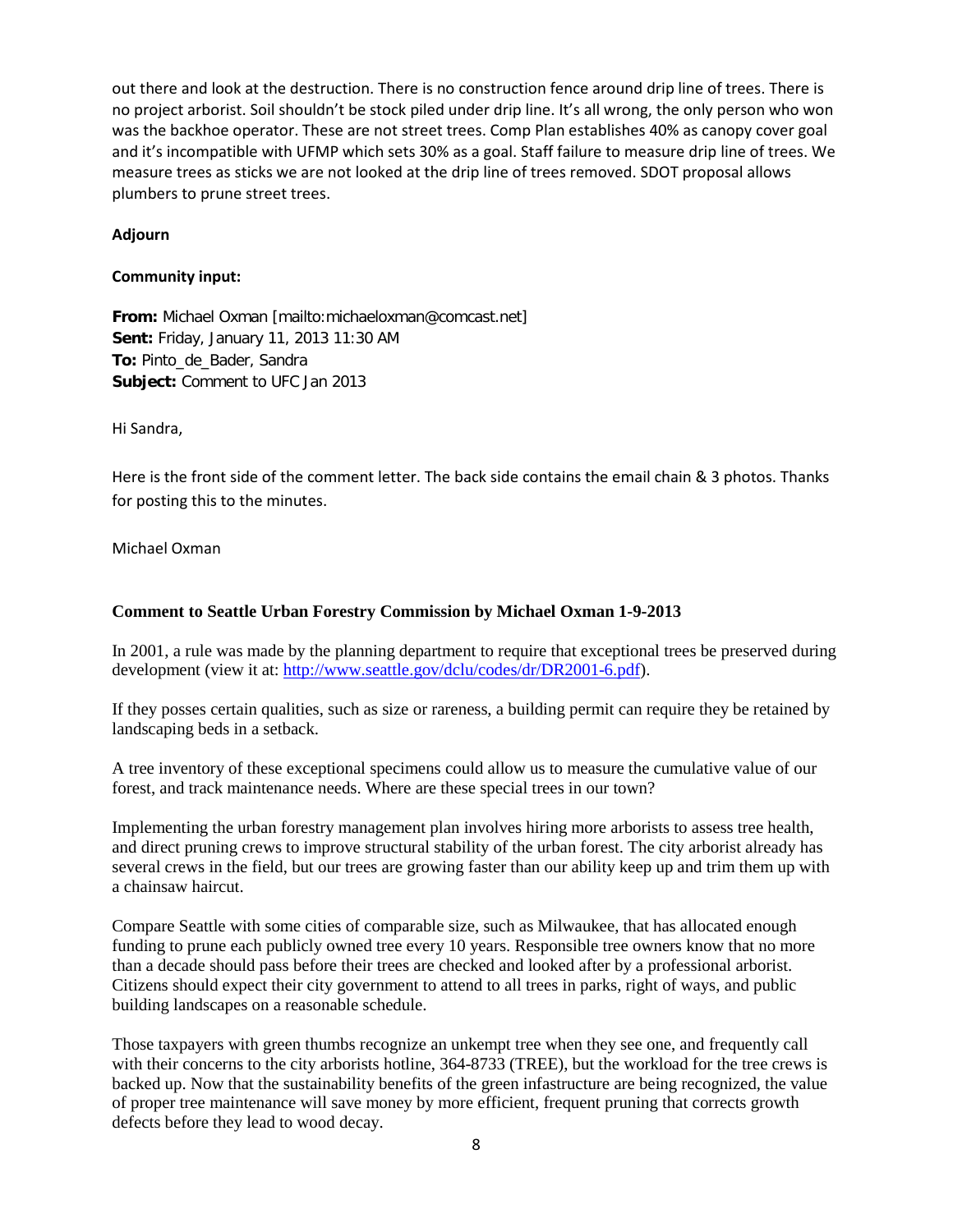The people also expect reasonable laws preventing unnecessary tree removal during construction. Seattleites climbed trees as kids, and they expect that there should be some left for their kids to climb in.

A meaningful report of our current tree maintenance capabilities should be included in a working computerized inventory to allow an assessment of how many crews we should hire. It is a good investment to adequately groom the urban forest, which leads to an extension of tree lifespans. It is our older trees that give us the most of the shade, beauty and ecological benefits provided by the forest, such as stormwater management. It is these older trees that can be strengthened by pruning to withstand winter storms. If we let our trees go untended, why is it a big shock when one crashes down? Why pay settlements for litigation, when we could use the money for preventive tree surgery.

The monitoring by the city of elm trees on private lots, involves control of a disease that can spread,unless standing dead infected trees are not removed promptly. Many of the American Elms in Seattle are of an extra large size, and we can easily see their contribution to the canopy overhead. Because we want these large elms to persist in providing their graces, we have implemented an expensive immunization program.

In the case of the Greenwood Bog, the poor drainage has encouraged the growth of riparian species such as Aspen, Yew and Sitka Spruce. These are 3 types of trees included on the rare species list, which the rule states, must be spared from the bulldozer during development. The parking area of the shopping center was designed to occupy the wetland where the Aspen grove is located. Now that it is known they are on the rare species list, another place will have to be found for the parking lot.

Arboreally yours,

Michael Oxman

**From:** Michael Oxman [mailto:michaeloxman@comcast.net] **Sent:** Friday, January 11, 2013 11:24 AM **To:** Pinto\_de\_Bader, Sandra **Subject:** Fw: 100 NW 85th St - Root Protection

**From:** [Ames, Bill](mailto:Bill.Ames@seattle.gov) **Sent:** Tuesday, January 08, 2013 2:20 PM **To:** [Michael Oxman](mailto:michaeloxman@comcast.net) **Subject:** RE: 100 NW 85th St - Root Protection

WHOA! I'll be out there tomorrow! Bill

**From:** Michael Oxman [\[mailto:michaeloxman@comcast.net\]](mailto:michaeloxman@comcast.net) **Sent:** Tuesday, January 08, 2013 1:36 PM **To:** Ames, Bill **Subject:** Re: 100 NW 85th St - Root Protection

At the Fred Meyer remodel at 85th & Greenwood, an irrigation trench was dug yesterday.

No arborist supervision, no dripline fence required,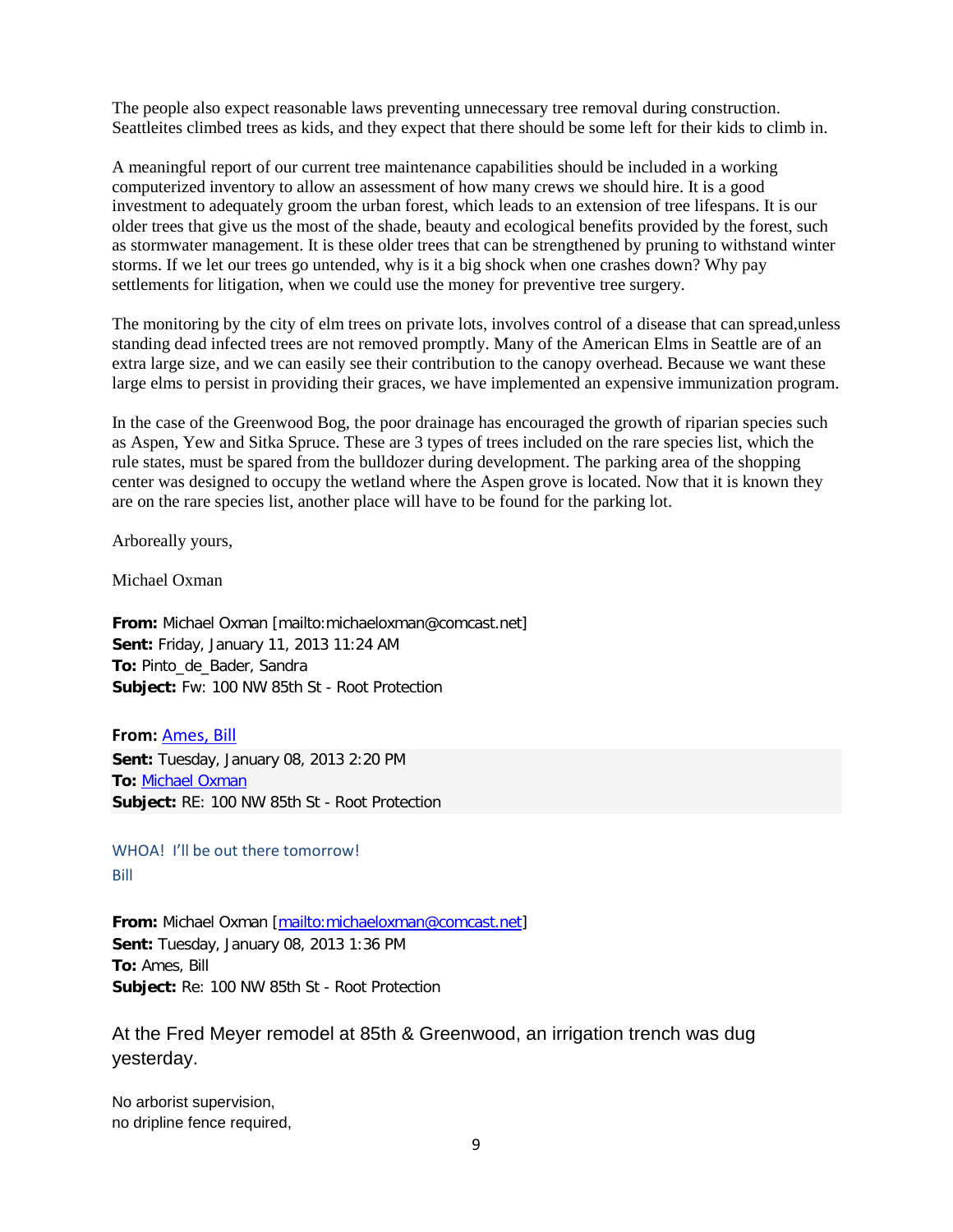no threshold of 2" diameter roots being exposed requiring arborist supervision, soil stockpiling allowed within dripline (which requires a backhoe to remove), no requirement of hand work within dripline, no wrapping with burlap & moistening roots in trench left exposed overnight, no clean pruning of shattered roots.

A complaint as been lodged with DPD.

----- Original Message ----- **From:** [Ames, Bill](mailto:Bill.Ames@seattle.gov) **To:** [Michael Oxman](mailto:michaeloxman@comcast.net) **Sent:** Tuesday, January 08, 2013 1:28 PM **Subject:** FW: 100 NW 85th St - Root Protection

Hi Michael,

Thanks for your observation at Fred Myer. Please see below. Bill

**From:** Patrick Barnum [\[mailto:patrick.barnum@deacon.com\]](mailto:patrick.barnum@deacon.com) **Sent:** Tuesday, January 08, 2013 7:47 AM **To:** Ames, Bill **Cc:** McCandlish, Mike; Andrew Falaniko; Frank Falaniko **Subject:** RE: 100 NW 85th St - Root Protection

Thanks, Bill. I will make sure this happens immediately. See you tomorrow.

Regards,

#### **\_\_\_\_\_\_\_\_\_\_\_\_\_ Patrick Barnum**

Project Engineer, S.D. Deacon Corp. of Washington Please consider the environment before printing this email.

**From:** Ames, Bill [\[mailto:Bill.Ames@seattle.gov\]](mailto:Bill.Ames@seattle.gov) **Sent:** Tuesday, January 08, 2013 7:34 AM **To:** Patrick Barnum **Cc:** McCandlish, Mike **Subject:** 100 NW 85th St - Root Protection

Hi Patrick,

For the Douglas firs on the back side of the store, the following should happen:

• Exposed roots should be cleanly cut—loppers should do it.